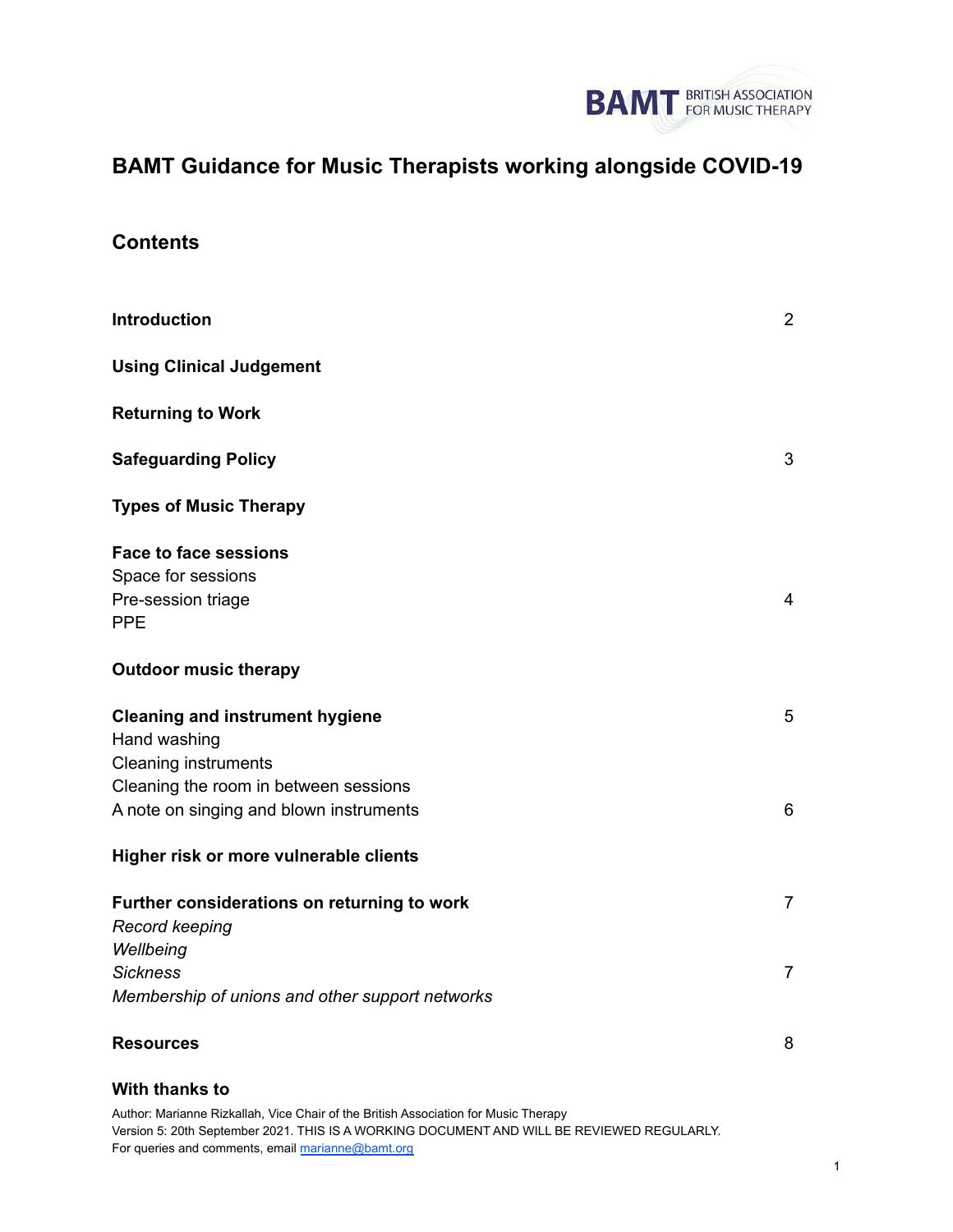

# **Introduction**

This set of guidelines aims to support music therapists working as freelancers or private practitioners, and employed music therapists who may appreciate additional help alongside their employer guidelines. This is a live document which will be updated regularly until further notice, as public advice changes.

These guidelines aim to support music therapists returning to work in an environment which may be much changed as a result of restrictions due to COVID-19. These guidelines do not replace the advice you will receive from your employer and/or the host venue where your sessions are due to take place; rather, this document should work as a companion piece to the advice you have already received. When in doubt, please refer to your employer and/or host venue guidelines first.

This is not an exhaustive set of guidelines, neither does BAMT oblige music therapists to work exactly in the methods outlined; rather, this document may provide you with useful information about some questions you may have about your work during this time of uncertainty.

BAMT is not a regulating body. Any guidance from the [HCPC](https://www.hcpc-uk.org/covid-19/) takes precedence over guidance from BAMT, and this guidance would be amended to become in line with HCPC guidance should there be any differences.

# **Using Clinical Judgement**

As every music therapy setting is unique, it is not possible for BAMT to create guidance that will cover every eventuality in the workplace. The onus is on each music therapist as an individual, highly qualified and experienced professional to use these guidelines along with their best clinical judgement, the needs of the employer/host venue, government guidelines and regularly reviewed risk assessments to make decisions about how work is ultimately carried out. This will remain the case however much BAMT's guidelines continue to be reviewed and updated. BAMT encourages every music therapist to use these guidelines to aid your existing clinical expertise and ability to run your practice.

**Returning to Work** (with particular thanks to Nordoff Robbins, Cambridge Music Services and Suffolk Music Therapy Services)

Therapy is allowed to continue face-to-face under current guidelines (September 2021) - see the end of the section "W[here](https://www.gov.uk/guidance/national-lockdown-stay-at-home?priority-taxon=774cee22-d896-44c1-a611-e3109cce8eae) and when you can meet in larger groups" here.

Before you return to work on-site, you may wish to consider the following:

• Ensuring you have received in writing confirmation from your partner organisation that they require your return

Author: Marianne Rizkallah, Vice Chair of the British Association for Music Therapy Version 5: 20th September 2021. THIS IS A WORKING DOCUMENT AND WILL BE REVIEWED REGULARLY. For queries and comments, email [marianne@bamt.org](mailto:marianne@bamt.org)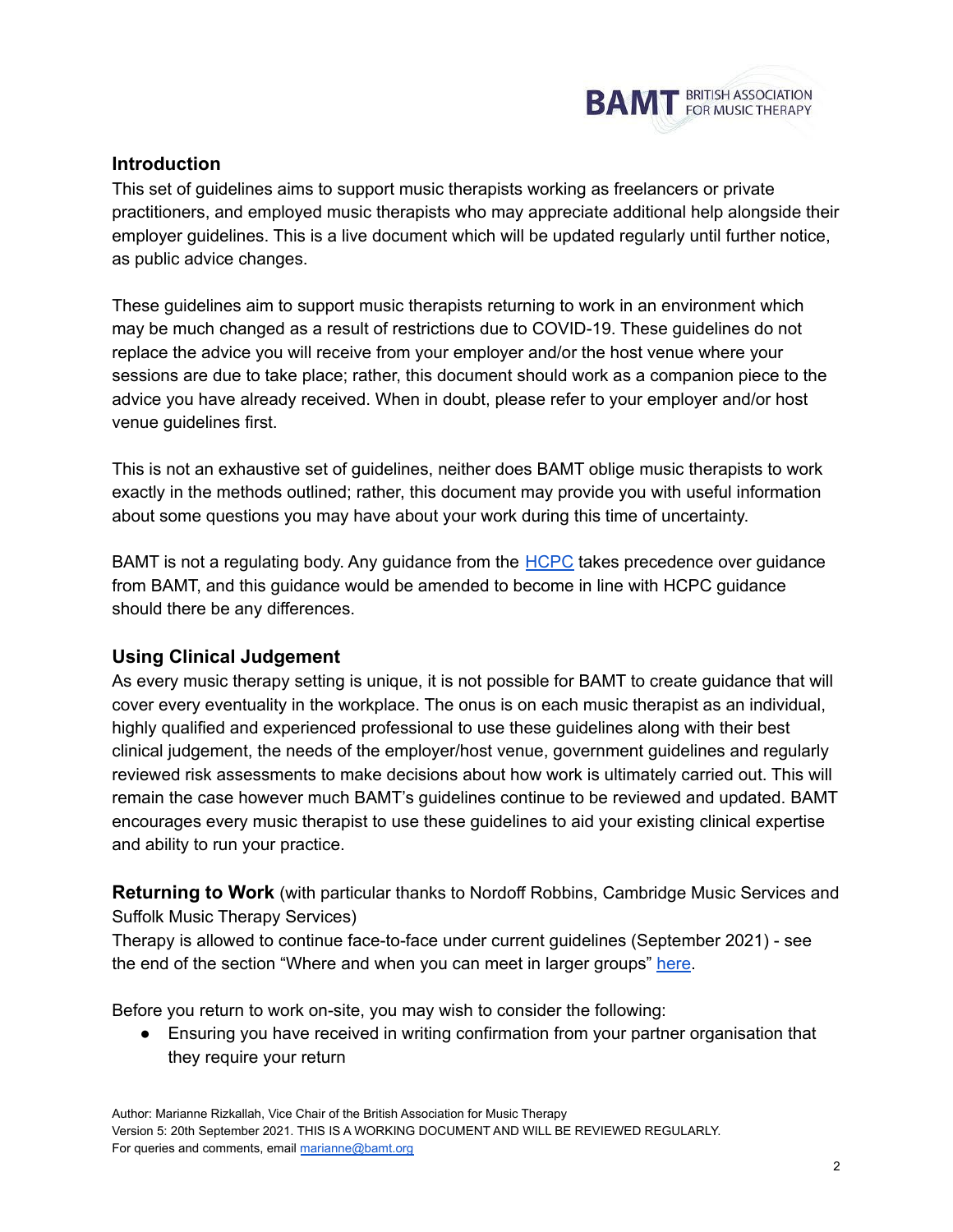

- Ensuring you have received from your partner organisation an outline of all relevant risk assessments and Covid-19 infection risk procedures/PPE measures which are applicable to music therapists' working practice, and that reasonable steps have been taken to minimise all risks.
- Confirming in writing that you have read and understood all policies sent to you and that you accept the risks.

As guidelines change, you and your partner organisation may need to repeatedly complete risk assessments per workplace and/or per service user, depending on your particular circumstances.

# **Safeguarding Policy**

In the first instance, you will need to follow the processes outlined in your partner organisation's safeguarding policy. Make sure you have read it and have a copy of it.

You may wish to consider, especially if you are a freelancer or a service provider, how your safeguarding policy fits with your partner organisation's safeguarding policy, and what processes you have outlined to ensure that where there are any discrepancies, or in the unlikely absence of a safeguarding policy in a partner organisation, steps have been taken to clarify the process for reporting safeguarding concerns. You may also wish to consider updating your policy in line with new online or outdoor therapy concerns or requirements.

**Types of Music Therapy** (with particular thanks to Suffolk Music Therapy) If you are able or are obliged to work in person, you may wish to consider two options:

- 1. Face to face sessions
- 2. Outdoor music therapy

Both types will be covered below in this document.

# **Face to face sessions**

#### *Space for sessions*

In order to adhere to current social distancing guidelines, your partner organisation must provide a space where you can work at a safe distance from your client(s), by at least 2 metres. You should also consider adequate ventilation in your working environment as an important precaution.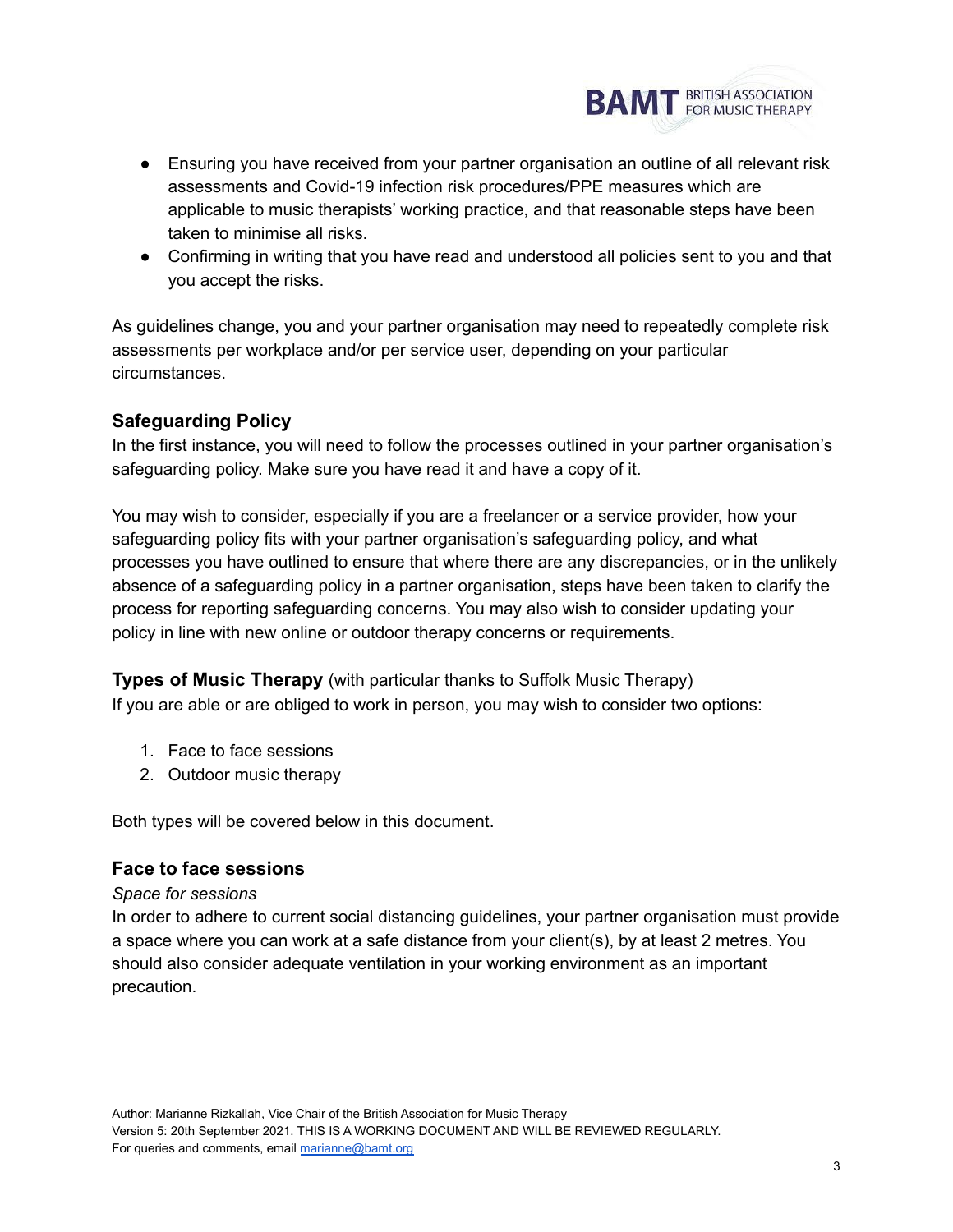

# *Pre-session triage*

If possible, you should contact your client (or your client's parent or carer if your client is under 18) on the day of the session to check whether they are well and that they or any members of their household are not displaying symptoms of COVID-19.

# *PPE*

It is imperative that you follow your partner organisation's guidance regarding the level of PPE needed and the circumstances where PPE would be required. The types of workplace are so varied for music therapists that the requirements will also necessarily be varied, in a way that is difficult to offer clear information on in this document.

Your partner organisation should, in most cases, provide you with PPE if you have been requested to come into work. You may wish to also consider obtaining your own personal supply of masks, disposable gloves etc to ensure your own feelings of security.

Make sure you are familiar with the latest Government recommendations regarding how long PPE should be worn for and under what circumstances it should be changed. Make sure you know also how to don and doff PPE correctly. If you are completing non-clinical tasks within your setting, you may need to use multiple masks.

Depending on your setting, your clients may also be required to wear PPE, e.g. in a healthcare setting. Ensure you know your partner organisation's stipulations regarding PPE for clients.

**Outdoor music therapy** (with particular thanks to Suffolk Music Therapy Services) If music therapy cannot be delivered online, or delivered safely face to face in an enclosed environment, you may wish to consider outdoor music therapy sessions. Some examples of this may be in the garden of a care home, or in the garden of a private residence if music therapy might usually take place in the home. This will require careful risk assessment, with consideration of at least the following:

- Appropriate levels of confidentiality
- Access to the space, both for the client and the music therapist
- Who will set up and clear away the outdoor music space
- Health and safety, especially slips, trips and falls, and boundaries
- How the weather might disrupt an outdoor session
- Record keeping, recording the session, and how records can be kept safe in this new environment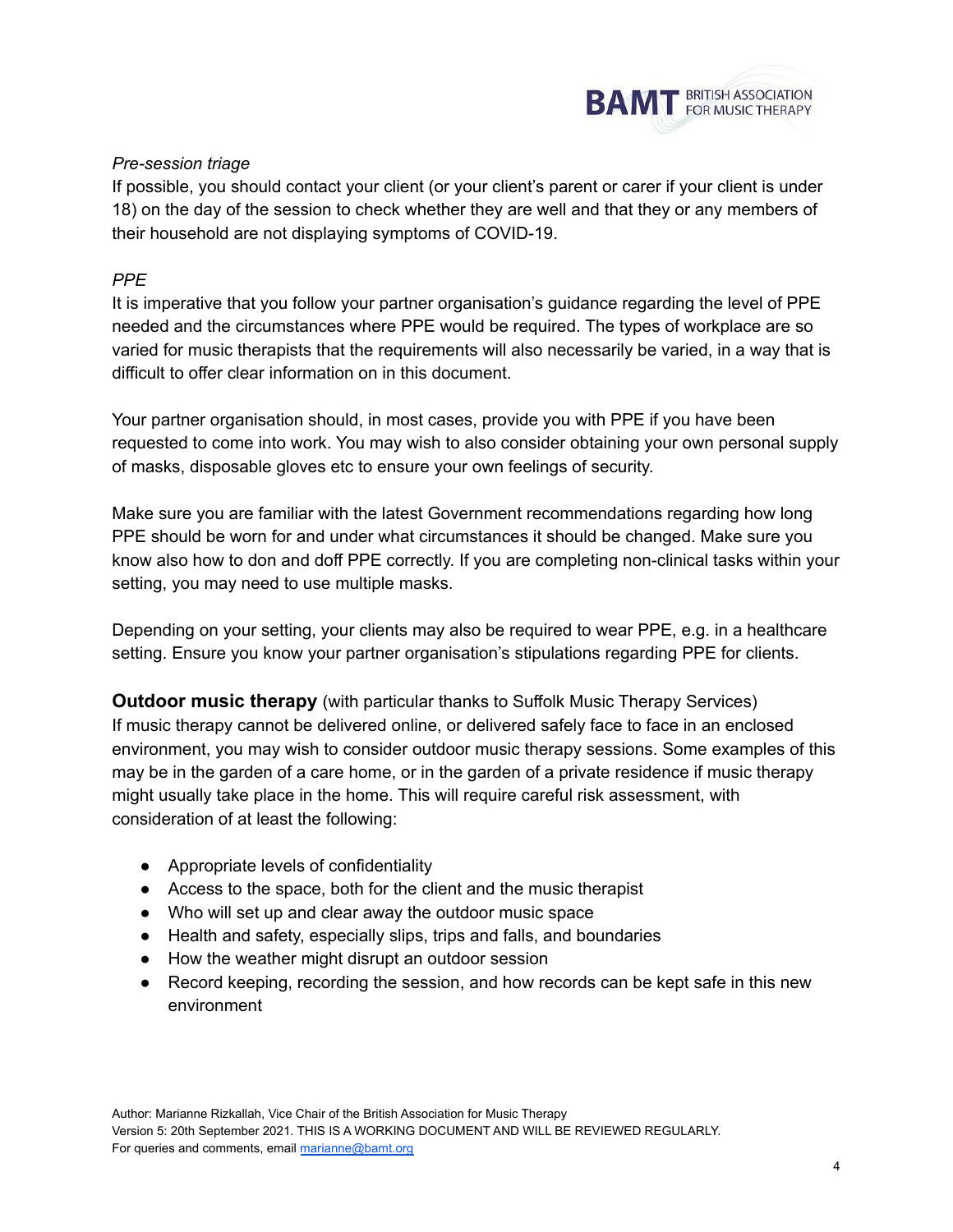

**Cleaning and instrument hygiene** (with particular thanks to Sue Pratt, Adrienne Freeman, Suffolk Music Therapy Services, Music Therapy Service at Chelsea and Westminster Hospital NHS Foundation Trust and Nordoff Robbins)

Therapists, clients, carers and families all have a responsibility to declare any potential exposure to COVID19 or if they have any symptoms. You may wish to consider declaring this in writing, with signatures.

## *Hand washing*

Hand washing remains one of the most effective ways of curbing the spread of all strains of COVID-19. Please ensure your hands are clean before and after each session. Depending on your client(s), you may also wish to offer supervised hand washing before and after sessions, or suggest a member of support staff carries this out. Observe client actions during sessions some clients may find it difficult not to touch their face, for instance, which would render prior hand washing ineffective.

## *Cleaning instruments*

BAMT recommend disinfecting musical instruments before and after each session. Seek general infection control advice as for particularly effective products to use when cleaning instruments, and refer to your partner organisation's guidance regarding cleaning products for your working environment.

Separate instruments that have been cleaned and those that have not. A sticker system may be useful for clarity.

You may wish to consider displaying a cleaning chart clearly on a wall, capturing daily, weekly, monthly and annual cleaning tasks, with signatures and dates as proof that these have been carried out.

#### *Cleaning the room in between sessions*

Your partner organisation should take overall responsibility for room hygiene, including mopping floors and cleaning walls. In between sessions, however, ensure any chairs and surfaces that have been touched have been wiped down. Cleaning and disinfecting products should be available for you to wipe over the chairs and surfaces used in the room during the day, and you will need to ensure you also have pairs of disposable gloves to do this. Please note that if the cleaning product does not contain disinfectant or bleach then it will be necessary to wipe over with disinfectant after cleaning with a detergent.

It is also important that your partner organisation has antibacterial gel and wipes that can be used during and between sessions where needed. It is also necessary that there are clear and safe places to dispose of cleaning products (disposable cloths and wipes etc). This should be in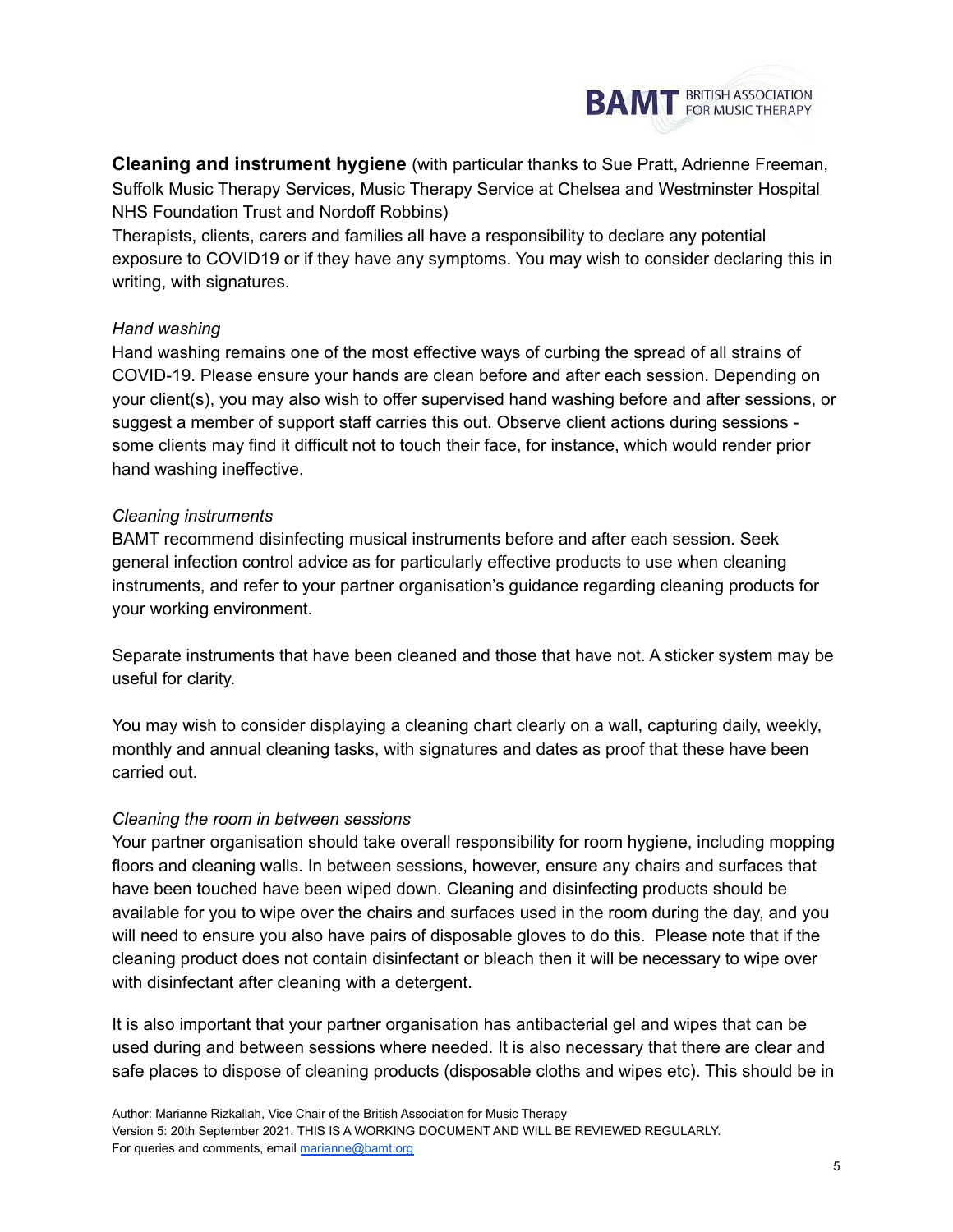

a bin bag that can be tied and safely disposed of after use. Cleaning products should be stored safely, away from children.

## *A note on singing and blown instruments*

The [PERFORM](https://www.bristol.ac.uk/science/research/research-impact/perform-study/) study, which investigates the spread of COVID-19 through aerosol droplets, has reported several major findings, two of which are directly relevant to music therapists:

- Singing produces a similar amount of aerosols to speaking at a similar volume
- Playing a wind instrument produces about the same amount of aerosol as breathing

Based on this study, BAMT would now recommend that if you are satisfied that you, your patient(s) and your employer or partner organisation are comfortable with singing or using blown instruments, and that you are satisfied the risk has been assessed and mitigated as much as possible, then you may wish to consider using both singing and blown instruments as part of your clinical work.

You may wish to include the following considerations as part of your decision making (the wording below is based on previous versions of the Government guidance above::

- The size of the space
- The levels of ventilation within the space
- The positioning of singers within the space
- The effectiveness of any booths, barriers or screens in use
- The use of fixed teams to reduce contacts

You may feel it appropriate to take steps to limit particularly loud singing, cheering or shouting as part of your work. You may wish to allocate particular blown instruments for yourself or particular individual/group patients, separating them out accordingly.

The Government guidance does not make any particular recommendations in terms of PPE, i.e. there is no directive as to whether to wear masks or visors when singing or using blown instruments. The research does not, at the time of writing, provide any definitive answers. Therefore, your clinical judgement combined with the needs of your employer or partner organisation, perhaps combined with a risk assessment, will determine the levels of PPE used during sessions and in what situations.

**Higher-risk or more vulnerable clients** (with particular thanks to Nordoff Robbins) Some service users you work with may require additional support in order to attend a session or may display behaviours that increase risk (e.g. spitting, or seeking close proximity or physical touch). You will need to carry out risk assessments for these clients so that you can make an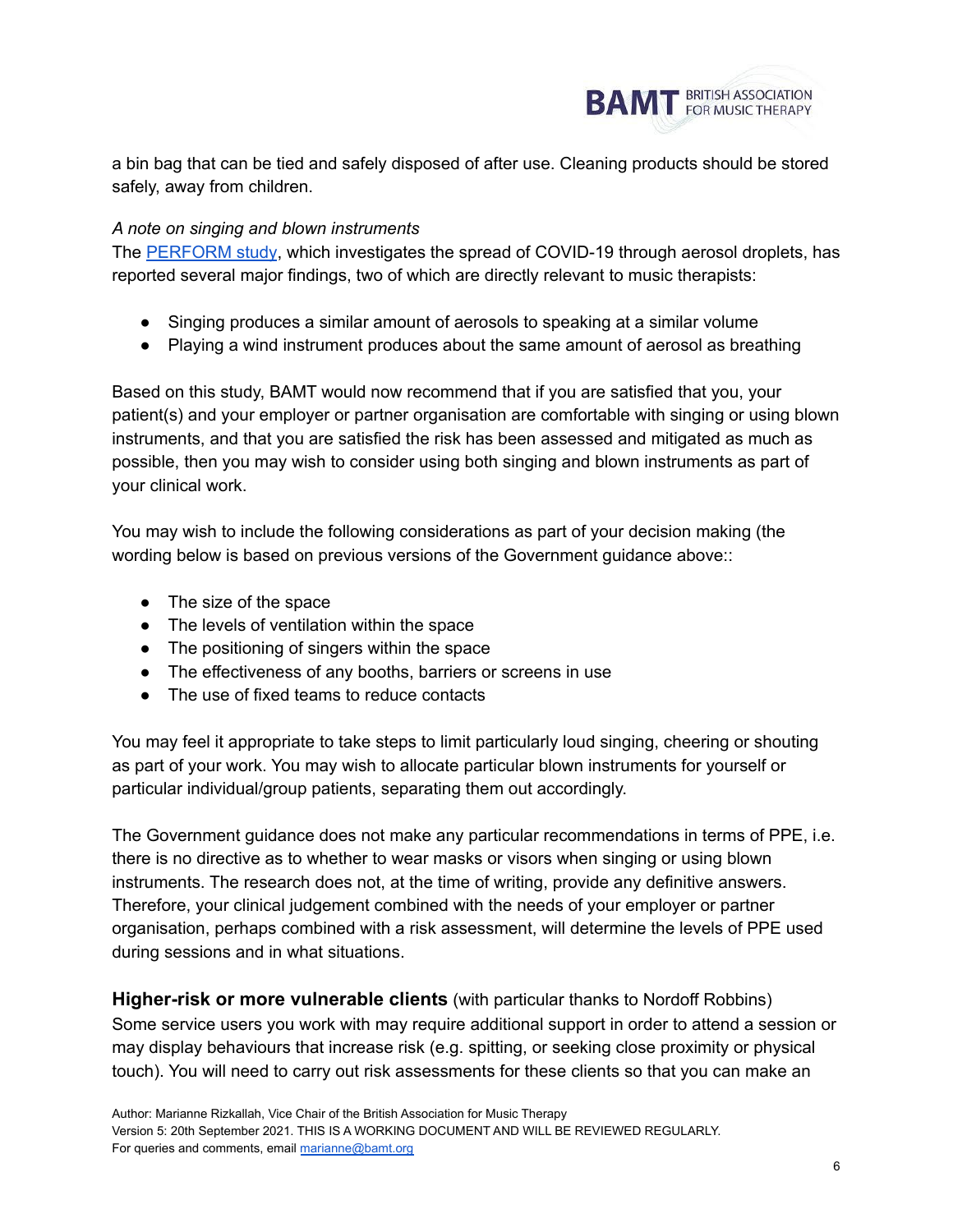

informed decision with your partner organisation as to whether work should be resumed with these clients at this current time, and if so, how these risks are to be managed safely.

**Further considerations on returning to work** (with particular thanks to Suffolk Music Therapy Services)

## *Record keeping*

This still needs to be maintained within the HCPC code of professional ethics.

#### *Wellbeing*

Music therapists may feel higher levels of stress in the workplace, especially in the current circumstances. As well as supervision and personal therapy, consider new peer support opportunities you may not have utilised previously. This might take the form of group support, or through a buddy system where there is someone for you to contact at the beginning and end of each day for a check-in and check-out. It may be possible to set this up in your team, or with another therapist if you are working freelance or otherwise outside of a team.

## *Sickness*

Should you become sick, you will need to know the process if you display COVID-19 symptoms, what to do if you have been in contact with a client displaying COVID-19 symptoms and how you should report this. Check your contract regarding your sick pay policy and follow the guidelines outlined in your contract.

#### *Membership of unions and other support networks*

Organisations such as the Musicians Union, the Incorporated Society of Musicians, Unite, Unison, the Federation of Small Businesses and many others provide support, legal advice, insurance and other benefits to their members. You may wish to consider a membership with such an organisation to receive support and benefits especially at this time.